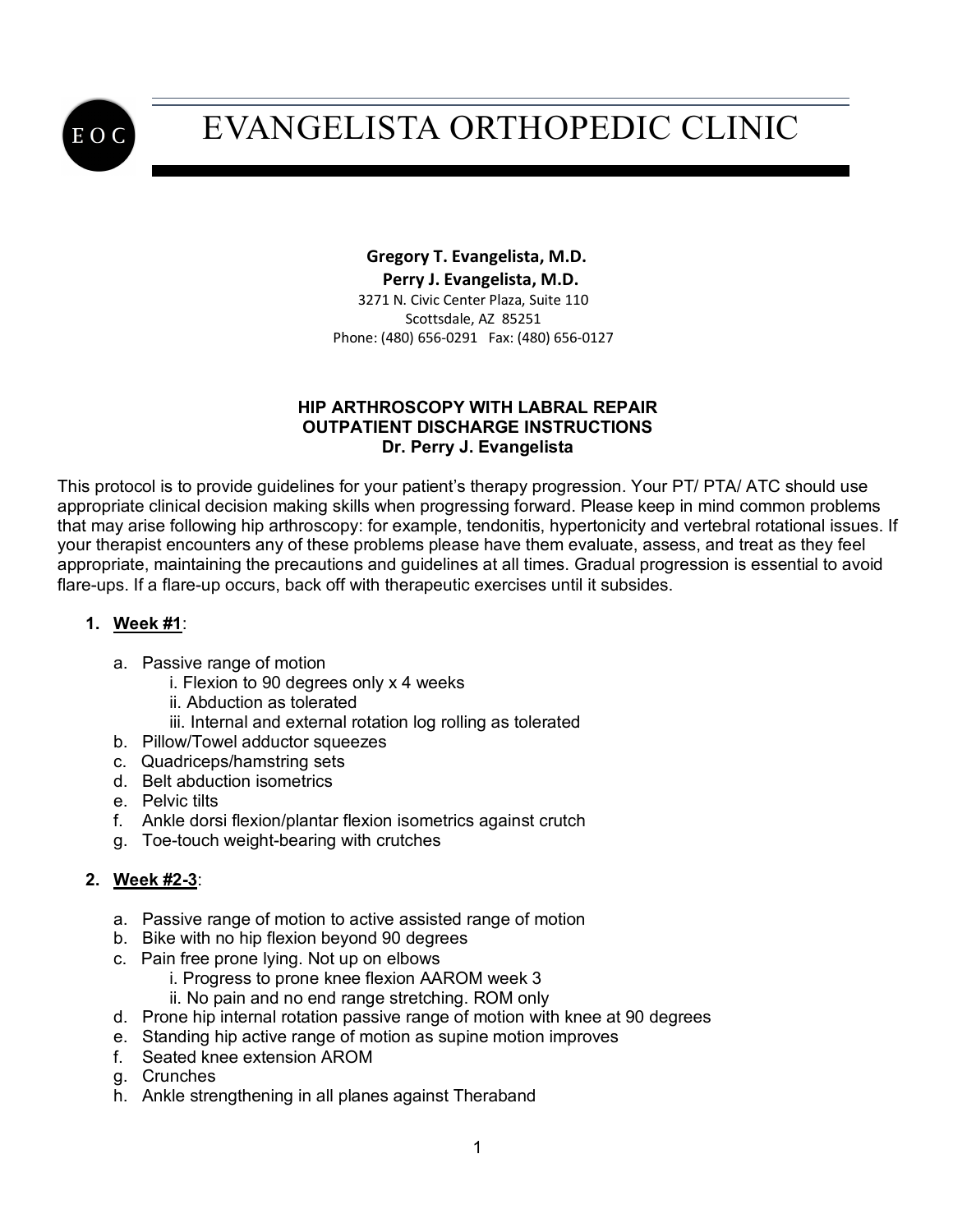

## **3. Week #4-5**:

- a. Full active range of motion while supine
- b. Prone IR/ER active assistive range of motion as tolerated
	- i. Do not push into pain
- c. Isometric leg press to standard leg press as able
- d. Bridging with 2" of core work
- e. Standing hip Theraband strengthening:
	- i. Adduction
	- ii. Extension
	- iii. Flexion as able
- f. Seated knee extension and hamstrings curls on machine or with Theraband
- g. Toe raises
- h. Weight shifts
- i. Weight-bearing:

i. At 4 weeks from surgery begin bearing more weight while continuing to use gait aide (crutches, walker etc.)

- ii. Start with 25-40 pounds and progress over next two weeks
- iii. Goal is pain-free, non-antalgic gait by 6 weeks post-op (goal will be WBAT at 6 weeks)
- j. Pool:
	- i. Wounds must be completely healed. No scab
	- ii. Depending on weight-bearing status, work on walking in chest deep water
	- iii. Active range of motion of hip in all planes as tolerated

#### **4. Week #6-7**:

a. Gentle end range stretching

i. Begin with 10 second holds and advance to 30 second holds as comfort allows. Do not stretch into pain

- 1. Standing adductor stretch
- 2. Prone knee flexion with end range stretch
- 3. Prayer stretch
- 4. Hamstrings stretch
- 5. V-sit
- 6. Supine iliotibial band
- b. Single leg balance
- c. Step ups
- d. Mini squats
- e. Standing hip abduction against Theraband if abduction isometrics are improving
- f. Core training:
	- i. Multifidus hip lift
	- ii. Prone plank on knees and elbow
	- iii. Side plank on knees and elbow
	- iv. Bridge with knee extension
	- v. Tall kneeling cable lift/chop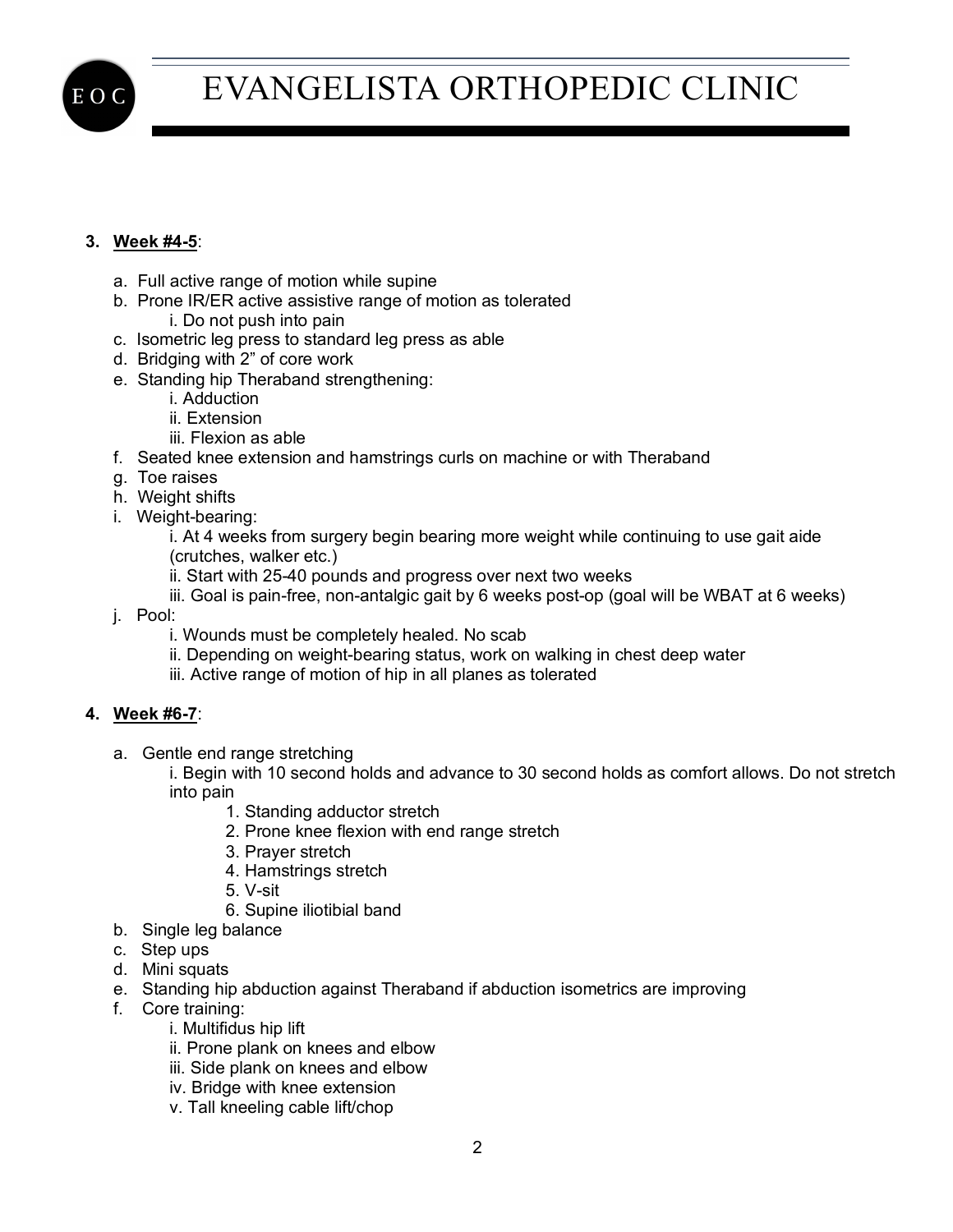

## **5. Week #8-11**:

- a. Continue with previous exercises that are still challenging
- b. Patient should ambulate without gait aides. If not, address hip/core stability or mobility issues
- c. "Y" balance exercise
- d. 1⁄2 kneeling hip flexor stretch
	- Quadriceps stretch
- e. Core training:
	- i. Assisted lunges with tubing advance to body weight as able
		- 1. Once patient demonstrates proper form and volume tolerance, add weight to exercise
	- ii. Step pelvic drops
	- iii. Back bridge advancing to single arm dumbbell fly while doing BB
	- iv. Quadruped bird dog
	- v. Ipsilateral split stance cable rows
	- vi. Elliptical trainer, Stairmaster, or bike
		- 1. Build up to 30 minutes at low to moderate intensity

#### **6. Week #12-24**:

- a. "Y" balance test is performed to help assess patient's functional return status
- b. Address any problems in mobility found in hip and lower extremities
	- i. These will need to be changed prior to athletes advancing into sports specific training
- c. Multi-planar stretching:
	- i. Pretzel
	- ii. 1⁄2 kneeling hip flexor with trunk rotation or side bending
- d. Core training:
	- i. Lunges with weight
	- ii. Hockey side lunge body weight advancing to weight as able
	- iii. Dead lift
		- 1. Non-athlete = suitcase dead lift
		- 2. Athlete = traditional dead lift
	- iv. Squats:
		- 1. Hips do not drop below knees
		- 2. Incorporate frontal plane stress into exercise
	- v. Single leg dead lift
		- 1. Address any side to side differences
	- vi. Physio ball walk out advancing to over and under as able
- e. Agility:
	- i. Athletes:
		- 1. Low level agility drills including ladder
		- 2. Promote foot quickness and movement skills rather than vertical motion
- f. Energy system training:
	- i. Athletes should begin performing 4 minute aerobic intervals to help improve VO2 max
	- ii. Training should continue to be non-impact